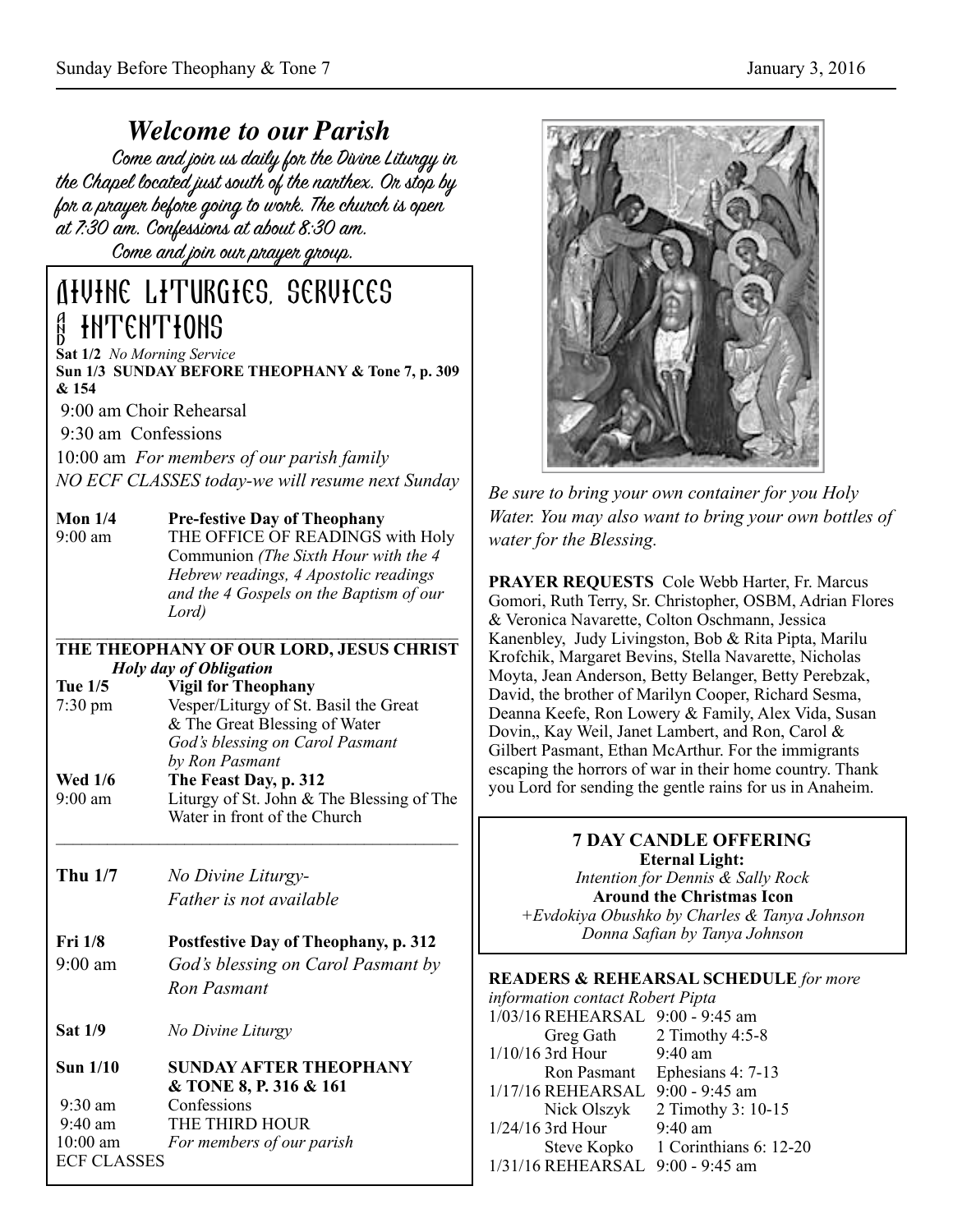#### **Parish Calendar & Upcoming Events TODAY** Begins the 50/50 raffle with the drawing on Sunday February 7 after the Parish Liturgy. For your tickets see Ann Voytilla in the parish hall during the coffee social. **THE THEOPHANY OF OUR LORD IN THE RIVER JORDAN—Holy Day of Obligation** 1/5 Tuesday 7:30 pm Vesper/Liturgy & Blessing of Water 1/6 Wednesday 9:00 am Divine Liturgy & Blessing of Water **1/10 Sunday NEW YEAR LUNCHEON —Pork Luncheon. See ad for information. EASTERN CATHOLIC PASTORAL ASSOCIATION** 1/21 Thursday 11:00 am Prayer & Luncheon Meeting at Holy Angels in San Diego, California. **FIRST ALL SOULS SATURDAY 9:00 am SaturdayLiturgy with the Reading of the Names of our Deceased MEETING OF OUR LORD WITH SIMEON & ANNA-Solemn Holy Day** 2/1 Monday 7:30 pm Vesper/Liturgy 2/2 Tuesday 9:00 am Divine Liturgy **2/7 Sunday-50/50 Monthly Raffle FIRST DAY OF THE GREAT FAST** 2/8 Monday Strict Fast—no meat of dairy products. 7:30 pm Liturgy of the Presanctified Gifts **ALL SOULS SATURDAYS FOR 2016** we have 5 All Souls Saturdays on which we commemorate by name our beloved deceased. The dates for this year are: January 30 (Saturday before Sunday of Meatfare), February 20, February 27, March 5 (3 Saturdays during the Great Fast) and May 14 (the Saturday before Pentecost Sunday). Please use the special card in your Budget Envelope Sets to print out your last name on the top of the card and only the first names of the deceased you want to remember and place the card and the envelope in the Sunday collection basket or give it to Father. The donation for the All Souls is given to the pastor. The names are read during the Panachida after the All Souls Memorial Liturgy. **"50/50 Raffle Update**--Beginning TODAY, the raffle will run every month with drawings on the 1st of the following month. As usual, every week in January tickets will be sold in the Parish Hall at \$5 each or \$20 for 5 tickets and the drawing will be held the 1st Sunday in February 7th. The only exception is that 50/50 tickets will not be sold during fundraising luncheons. See Anne Voytilla for more information. **TITHING AND ATTENDANCE REPORT Christmas & December 27**  Attendance: Sun: 10:00 am 105 Souls Adult Tithes : \$3,291.00 Youth Tithes: \$7.61 Christmas Youth: \$47.22 Christmas: \$5,611.65 Candles: \$246.00

**RELIGIOUS EDUCATION CONGRESS, ANAHEIM,** 

**CA. February 26-28** The largest Religious Education Congress will be held at the Anaheim Convention Center.

Our Eparchy will have an exhibitors booth in the Convention Center during which Bishop Dino will be present, displaying and distributing materials of our Byzantine Catholic Church.

Very Rev. David M. Petras will be a co-presenter with Rt. Rev. Alexei Smith on "The Importance and beauty of the Eastern Catholic Churches". This workshop will be held on Friday, February 26th. In addition to our presence as Eastern Catholics, on Saturday, February 27th at 5:15 pm, Rt. Rev. Aphram Mushe will celebrate the Syriac Divine Liturgy.

Mortgage Reduction in Memory of Evdokiya: \$50.00 Pledge on Mortgage: \$695.00 January Luncheon pre-sale: \$222.00 Memorials:

Thank you for your support and love for our Parish. We accept credit and debit cards by way The Square. Your receipts are e-mailed. We appreciate your comments.

**MEMORIALS** Thank you for remembering our parish. *Antoinette Holowatch (50 years) & Sam Holowatch (20 years)*: \$100.00.

Christmas Flowers: *+Robert McCarthy* by Lisa & Mihail Chelu

Memory of *+Marie J. Salmen* (the aunt of Sally Rock) \$488.35